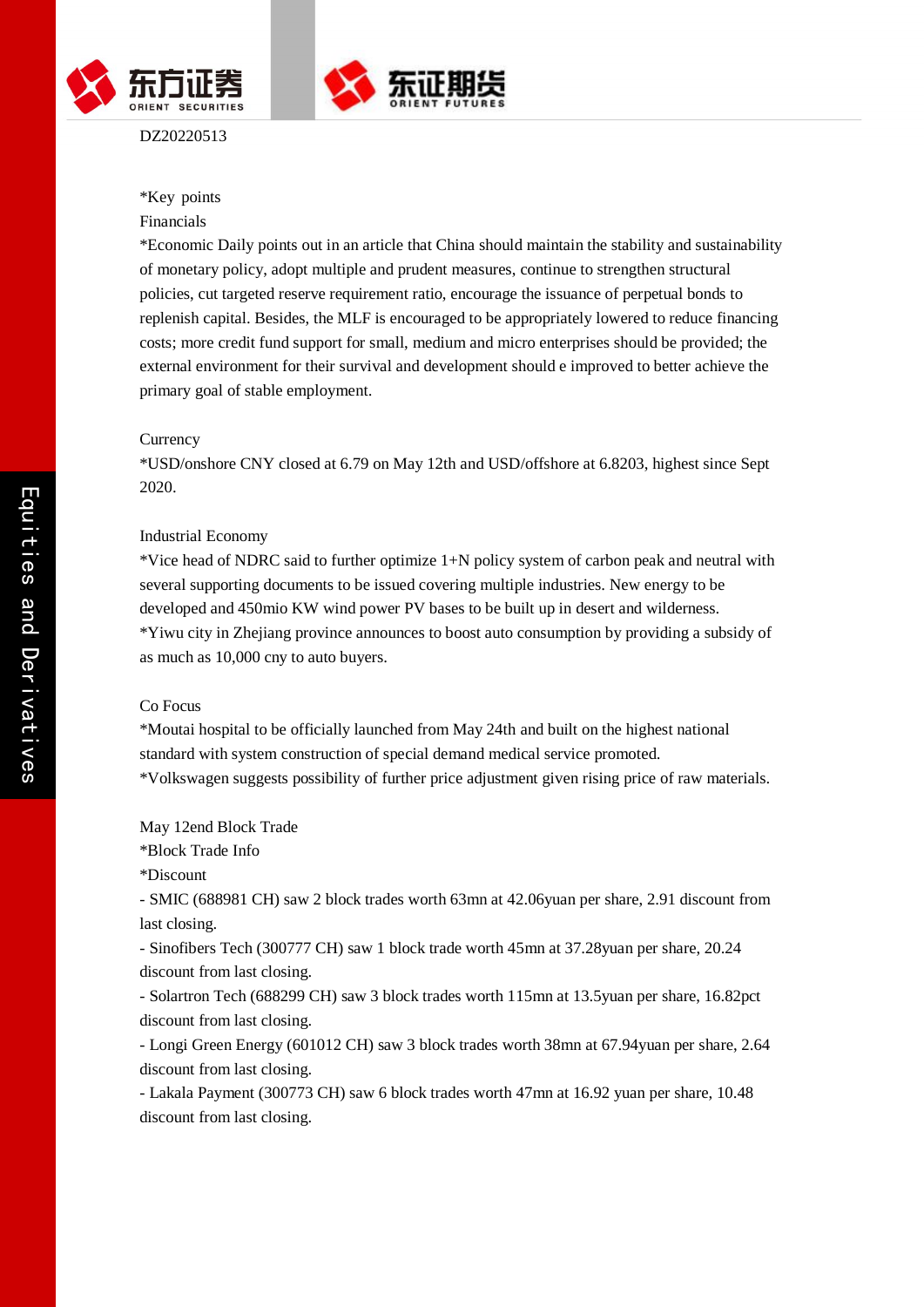



## \*Flat

- China Merchants Bank (600036 CH) saw 3 block trades worth 110mn at 36.61 yuan per share, 0.00pct discount from last closing.

- Luxshare Precision (002475 CH) saw 3 block trades worth 83mn at 30.34yuan per share, 0.00 discount from last closing.

\*Premium

- China Shenhua (601088 CH) saw 3 block trades worth 42mn at 29.02yuan per share, 1.33 premium from last closing.

| o                                                |                    |                                                    |                  |  |  |
|--------------------------------------------------|--------------------|----------------------------------------------------|------------------|--|--|
| <b>Total Margin Balance</b>                      | 1.4466 trillion    | <b>Total Short Selling Balance</b>                 | 81.2 billion     |  |  |
| <b>SH Margin Balance</b>                         | $0.7752$ trillion  | <b>SH Short Selling Balance</b>                    | 52.9 billion     |  |  |
| <b>Top Five Margin Trade Net Bought (in CNY)</b> |                    | <b>Top Five Short Selling Net Sold (in shares)</b> |                  |  |  |
| 688180                                           | 173mio             | 601988                                             | $3.13$ mio       |  |  |
| 600703                                           | 144 <sub>mio</sub> | 688538                                             | $1.77$ mio       |  |  |
| 600062                                           | 139mio             | 600157                                             | $1.77$ mio       |  |  |
| 601012                                           | 78.3mio            | 601009                                             | $1.54$ mio       |  |  |
| 600422                                           | 73.4mio            | 600863                                             | $1.31$ mio       |  |  |
| <b>SZ Margin Balance</b>                         | $0.6703$ trillion  | <b>SZ Short Selling Balance</b>                    | 28.2 billion     |  |  |
| <b>Top Five Margin Trade Net Bought (in CNY)</b> |                    | <b>Top Five Short Selling Net Sold (in shares)</b> |                  |  |  |
| 002415                                           | 85.55mio           | 000001                                             | 5.35mio          |  |  |
| 000049                                           | $67.7$ mio         | 002456                                             | $1.35\text{mio}$ |  |  |
| 002714                                           | 66 <sub>mio</sub>  | 000875                                             | $1.1$ mio        |  |  |
| 000301                                           | 60 <sub>mio</sub>  | 000665                                             | $1.09$ mio       |  |  |
| 000739                                           | 57 <sub>mio</sub>  | 000630                                             | 1.04mio          |  |  |

## *\*Margin Trade*

## \*Connection Trade

| <b>SH-HK Connection (bn cny)</b> |                                  |                                      | <b>SZ-HK Connection (bn cny)</b> |                                      |        |  |
|----------------------------------|----------------------------------|--------------------------------------|----------------------------------|--------------------------------------|--------|--|
|                                  | Northbound Net Cash Flow         | $-2.3$                               | Northbound Net Cash Flow         | $-0.36$                              |        |  |
|                                  | Southbound Net Cash Flow         | $+3.7$                               | Southbound Net Cash Flow         |                                      | $+2.9$ |  |
| <b>Top 5 Northbound Inflow</b>   |                                  |                                      | <b>Top 5 Northbound Outflow</b>  |                                      |        |  |
| <b>Name</b>                      | <b>Market Value</b><br>(mio cny) | ‰ out of ttl<br>share<br>outstanding | <b>Name</b>                      | ‰ out of ttl<br>share<br>outstanding |        |  |
| 300059                           | 304                              | 1.23                                 | 601889                           | 301                                  | 1.5    |  |
| 600958                           | 254                              | 3.78                                 | 601663                           | 288                                  | 1.86   |  |
| 002271                           | 196                              | 2.25                                 | 601318                           | 248                                  | 0.51   |  |
| 600900                           | 189                              | 0.37                                 | 600519                           | 241                                  | 0.11   |  |
| 600887                           | 173                              | 0.75                                 | 002709                           | 224                                  | 2.95   |  |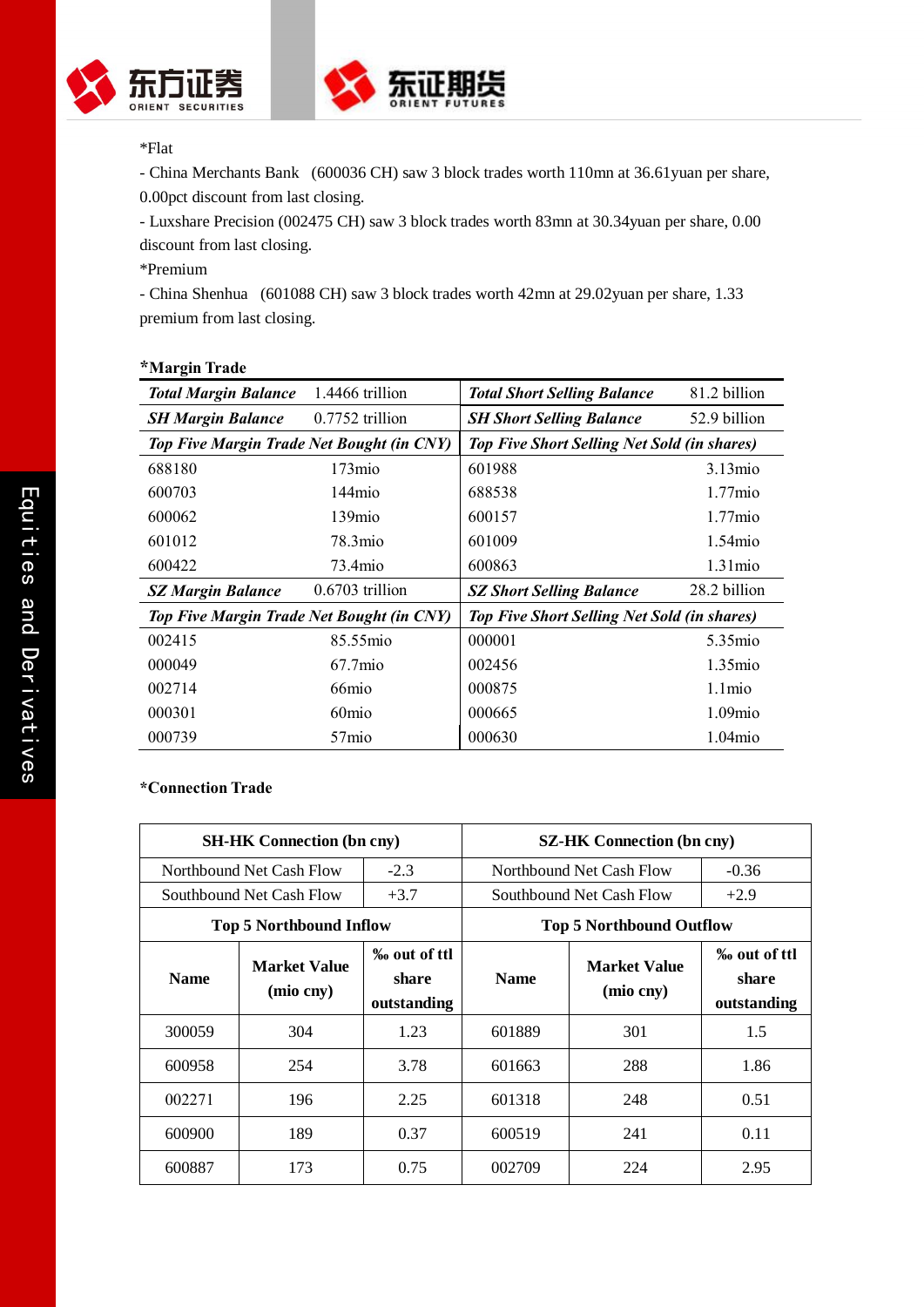



## **\*Index Futures**

| Position of Top 20 members (Unit lots) |                                 |           |            |          |                           |          |
|----------------------------------------|---------------------------------|-----------|------------|----------|---------------------------|----------|
| <b>CSI 300 Index Futures</b>           | <b>Trading</b><br><b>Volume</b> | Change*   | Long<br>ОI | Change*  | <b>Short</b><br><b>OI</b> | Change*  |
| IF <sub>2205</sub>                     | 101,257                         | $-18,831$ | 53,033     | $-908$   | 52,877                    | $-849$   |
| <b>IF2206</b>                          | 42,475                          | $-8,411$  | 55,830     | $-714$   | 66,764                    | $-1,291$ |
| IF2209                                 | 18,532                          | 297       | 39,207     | 1,421    | 47,404                    | 1,493    |
| <b>SSE 50 Index Futures</b>            | <b>Trading</b><br><b>Volume</b> | Change*   | Long<br>ОI | Change*  | <b>Short</b><br><b>OI</b> | Change*  |
| IH <sub>2205</sub>                     | 44,238                          | $-15,153$ | 26,150     | $-1,362$ | 26,604                    | $-1,464$ |
| IH <sub>2206</sub>                     | 23,549                          | $-2,449$  | 29,113     | 820      | 36,624                    | 877      |
| IH <sub>2209</sub>                     | 10,489                          | $-3,995$  | 18,590     | $-383$   | 26,942                    | $-202$   |
| <b>CSI 500 Index Futures</b>           | <b>Trading</b><br>Volume        | Change*   | Long<br>ОI | Change*  | <b>Short</b><br><b>OI</b> | Change*  |
| IC <sub>2205</sub>                     | 109,904                         | $-24,209$ | 68,094     | $-3,625$ | 67,396                    | $-3,833$ |
| <b>IC2206</b>                          | 66,010                          | $-7,961$  | 93,286     | 481      | 104,482                   | $-34$    |
| <b>IC2209</b>                          | 25,833                          | $-2,630$  | 82,111     | $-65$    | 87,687                    | $-771$   |
| IC2212                                 | 14,070                          | 244       | 27,873     | 1,775    | 27,640                    | 1,495    |

## **\*Index Options**

| Position of Top 20 members (Unit lots) |                          |          |            |         |                    |         |  |
|----------------------------------------|--------------------------|----------|------------|---------|--------------------|---------|--|
| <b>CSI 300 Index Options</b>           | <b>Trading</b><br>Volume | Change*  | Long<br>ОI | Change* | <b>Short</b><br>OІ | Change* |  |
| IO <sub>2205</sub>                     | 142113                   | $-71604$ | 77508      | 1813    | 82287              | 771     |  |
| IO2206                                 | 30023                    | -18687   | 47605      | 977     | 55824              | 1364    |  |

## **\*Treasury Futures**

| Position of Top 20 members (Unit lots)        |                                 |          |                   |          |                           |          |
|-----------------------------------------------|---------------------------------|----------|-------------------|----------|---------------------------|----------|
| 2-Year Treasury Bond<br><b>Futures</b>        | <b>Trading</b><br><b>Volume</b> | Change*  | Long<br>OІ        | Change*  | <b>Short</b><br>OІ        | Change*  |
| TS2206                                        | 25,433                          | $-3,486$ | 22,549            | $-360$   | 22,722                    | $-1,280$ |
| TS2209                                        | 8517                            | $-2666$  | 21318             | 1357     | 23875                     | 1607     |
| <b>5-Year Treasury Bond</b><br><b>Futures</b> | <b>Trading</b><br>Volume        | Change*  | Long<br>ОI        | Change*  | <b>Short</b><br><b>OI</b> | Change*  |
| TF2206                                        | 52,379                          | -784     | 53,090            | $-3,047$ | 57,409                    | $-3,873$ |
| TS2209                                        | 27118                           | 2389     | 36277             | 5974     | 39251                     | 7487     |
| 10-Year Treasury<br><b>Bond Futures</b>       | <b>Trading</b><br><b>Volume</b> | Change*  | Long<br><b>OI</b> | Change*  | <b>Short</b><br><b>OI</b> | Change*  |
| T <sub>2206</sub>                             | 77,052                          | $-5,180$ | 98,479            | $-4,575$ | 92,498                    | $-3,752$ |
| T <sub>2209</sub>                             | 43733                           | -4896    | 63548             | 6927     | 65812                     | 7466     |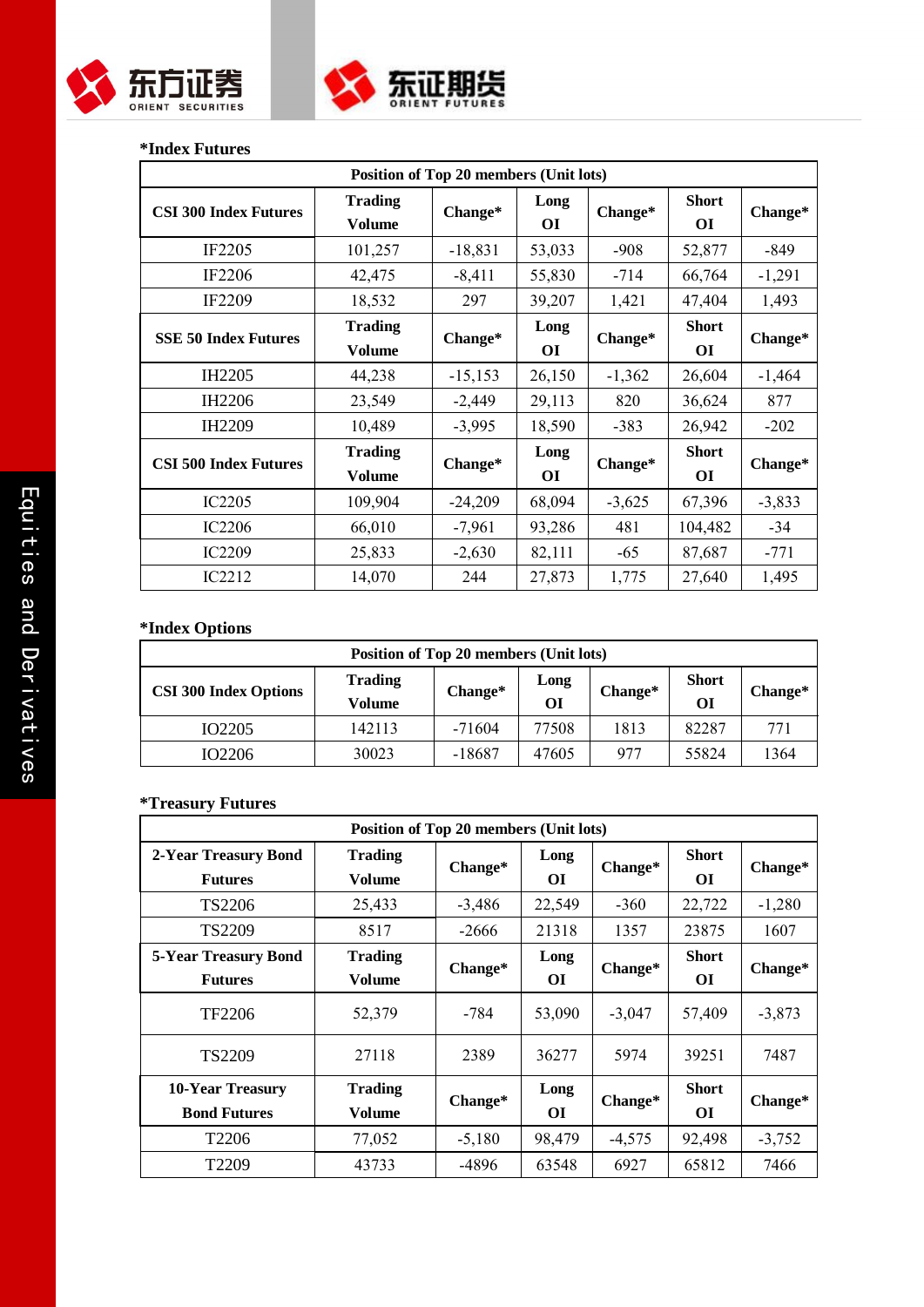



| <b>Top 3 Gainers (Dominant Contract)</b> |               |           |           |                       |                       |  |  |
|------------------------------------------|---------------|-----------|-----------|-----------------------|-----------------------|--|--|
| <b>Product</b>                           | Contract      | Price     | Change %  | <b>Trading Volume</b> | <b>Open Interests</b> |  |  |
| Fuel Oil                                 | <b>FU2209</b> | 4,150.0   | $+2.42%$  | 300,924               | 344,540               |  |  |
| EG                                       | EG2209        | 5,139.0   | $+2.31\%$ | 254,510               | 251,289               |  |  |
| Low Sulfur<br>Fuel Oil                   | LU2207        | 5,628.0   | $+1.68\%$ | 31,127                | 20,219                |  |  |
| Top 3 Loser (Dominant Contract)          |               |           |           |                       |                       |  |  |
| Product                                  | Contract      | Price     | Change %  | <b>Trading Volume</b> | Open Interests        |  |  |
| Coking Coal                              | JM2209        | 2,540.5   | $-2.76%$  | 19,115                | 39,552                |  |  |
| <b>SHFE Silver</b>                       | AG2206        | 4,619.0   | $-2.72%$  | 413,488               | 347,861               |  |  |
| Nickel                                   | NI2206        | 199,860.0 | $-2.04\%$ | 85,573                | 59,871                |  |  |

### **\*Night Session Commodities Market (As of 02:30 am)**

**\*** Global oil prices mostly closed up as June contract of WTI rose by 0.87%, quoted at \$106.63/barrel. July contract of Brent shifted up by 0.33%, closed at \$107.87/barrel.

**\*** COMEX gold futures closed lower to \$1,820.7 per ounce with 1.78% decline, hit the new low on record over the past 3 months. COMEX silver futures settled at \$20.655 per ounce, dropped by 4.26%%. USDX recorded the new high over the past 20 years, which significantly intensified the pressure on gold prices.

**\*** For the night session of May 13, commodity market mostly closed mixed for fuel oil leading the most, added by 2.42%, while soda ash and glass slipped by 0.89% and 0.67% respectively. Black series went downward collectively, coking coal dropped close to 3% and coke lowered to approximately 2%. Iron ore fell by 1.23% and closed down as well. In terms of agricultural products, No.1 and No.2 soybean inched up by approximately 1%, while palm oil went down slightly by 0.5%. \* LME metals mostly closed down with LME copper fell by 3.2% to \$9,041/ton, LME zinc down by 3.86% to \$3,527/ton, while LME nickel inched up by 1.15% to \$28,125/ton, LME aluminum rose by 0.29% to \$2,786/ton. LME tin shifted 5.65% lower to \$33,750/ ton, and LME lead quoted 1.7% lower at \$2,082 ton.